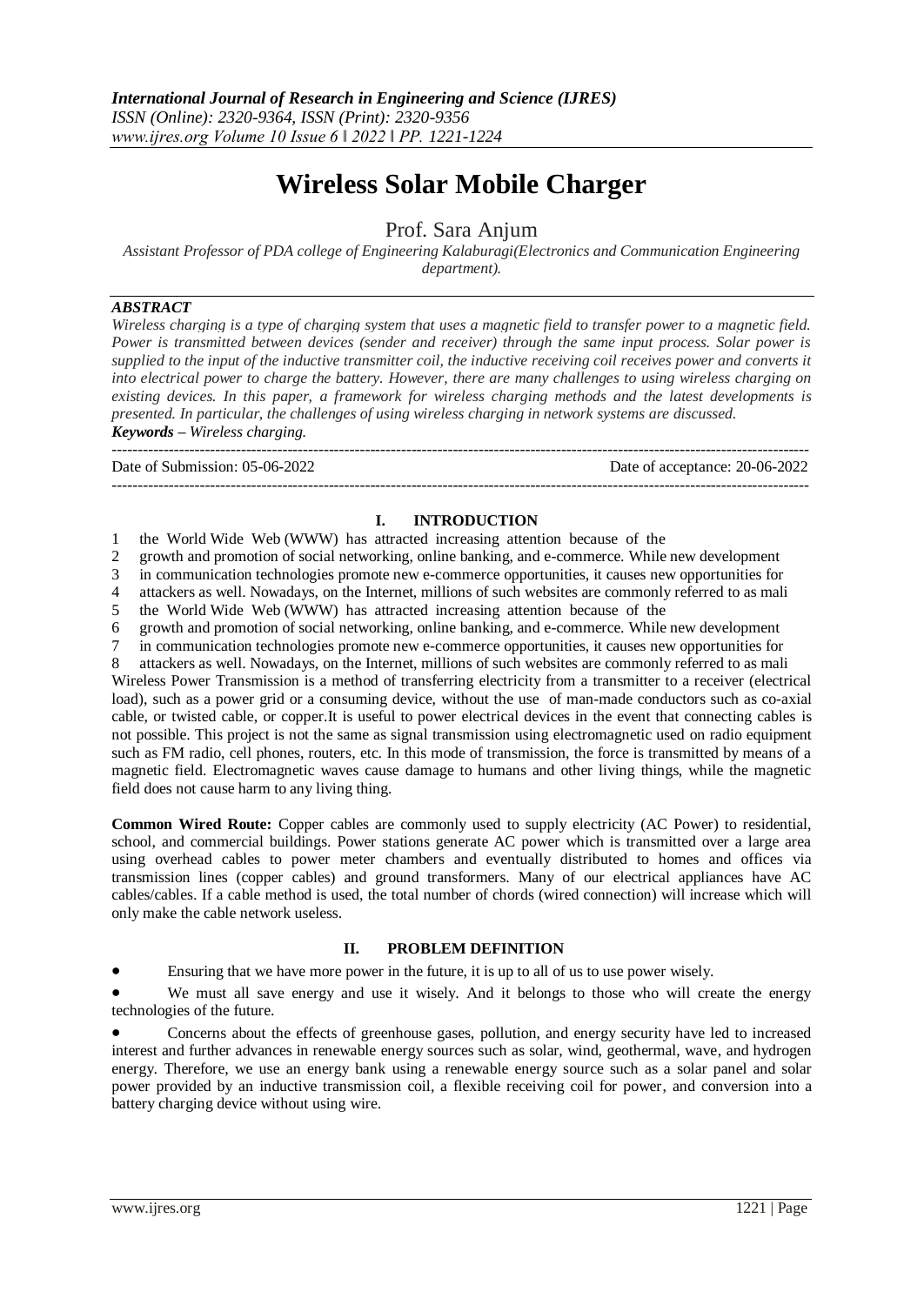## **III. BLOCK DIAGRAM**



Fig No.1 Block diagram of the wireless solar mobile charger.

The proposed system as shown in Fig.1 consists of a solar panel that acts as a DC power source and is used to charge the battery. Battery discharge is a direct current signal. Wireless power transfers are based on the same presentation when the current conductor produces a magnetic field. This magnetic field draws current voltage/power throughout the second coil. The current AC is produced and transmitted by the transmitter coil. The current is received by the recipient coil and converted to the direct current by transferring the receiver coil out to the reset circuit. The repair cycle used in the system is a bridge fixer. The output of the bridge controller dc current is not controlled by passing through an electrical controller that maintains a constant voltage. Power output is used for charging low-power devices such as mobile phones, iPods, portable devices, etc. Arduino and LCD are used to display our project title.

## **IV. LITERATURE SURVEY**

The concept of wireless transmission is not new. In fact, it has been very popular since the 19th century, when this method was used by the wireless transmission system instead of using a resonance-based magnetic field to transfer electrical power without wires. As the path emitted radiation, a large amount of electrical energy was wasted [2]. Nikola Tesla has succeeded in lighting the electric lamp without using wires in his Colorado Springs Lab using electro-dynamic induction (resonant inductive coupling).

Three electric lamps are lit by a power source stored at a distance of 60 feet (18metres) away from the lights, and a complete display was correctly marked. Tesla had planned to transfer power-free wireless cable across the Atlantic Ocean with his Long Island-based Warden clyffe Tower. This has never been the case due to a number of issues, including time and funding.

The wireless transmission system uses magnetic, electric, or electromagnetic fields that change time. This process can be used to power electrical and electronic equipment where cables may not be used or in areas where wiring is not possible or ineffective.

• In 1826, Andre-Marie Ampere introduced the ampere rotation law which states that electrical energy flowing to a conductor will produce a magnetic field [1, 4].

• In 1831, Michael Faraday introduced Faraday's import law, defining E.M.F. enters the conductor when it encounters a fluctuating magnetic field [1, 4].

• In 1862, James Clerk Maxwell made some changes to these laws and other observations, testing and mathematical calculations, magnetism and optics became a consistent theory, acquiring mathematics called Maxwell mathematics.

#### **A. Solar Panel**

## **V. METHODOLOGY**

Solar panels convert solar energy into electricity. They usethe concept of the photoelectric effect, electron emissionwhen light falls on the solar panel. Solar panels are builtof silicon cells, silicon has an atomic number of 14. Whenlight falls on silicon cells, many external electronssilicon i.e. two electrons set to motion.This is just the beginningof the electrical flow.

Silicon has two distinct cellular structures: monocrystalline and polycrystalline.Monocrystalline solar panels are made of one large silicon blocks and are made in silicon wafer formats. Polycrystalline solar cells and silicon cells, are produced by high melting silicon crystals together.

#### **B**. **Batteries:**

The lithium-ion battery is a rechargeable battery. During discharging lithium ions move from the negative electrode to the positive electrode, during charging lithium ions move from the negative electrode to the positive electrode. Electrolyte provides the conductive medium for lithium ions to move from positive electrodes to negative electrodes.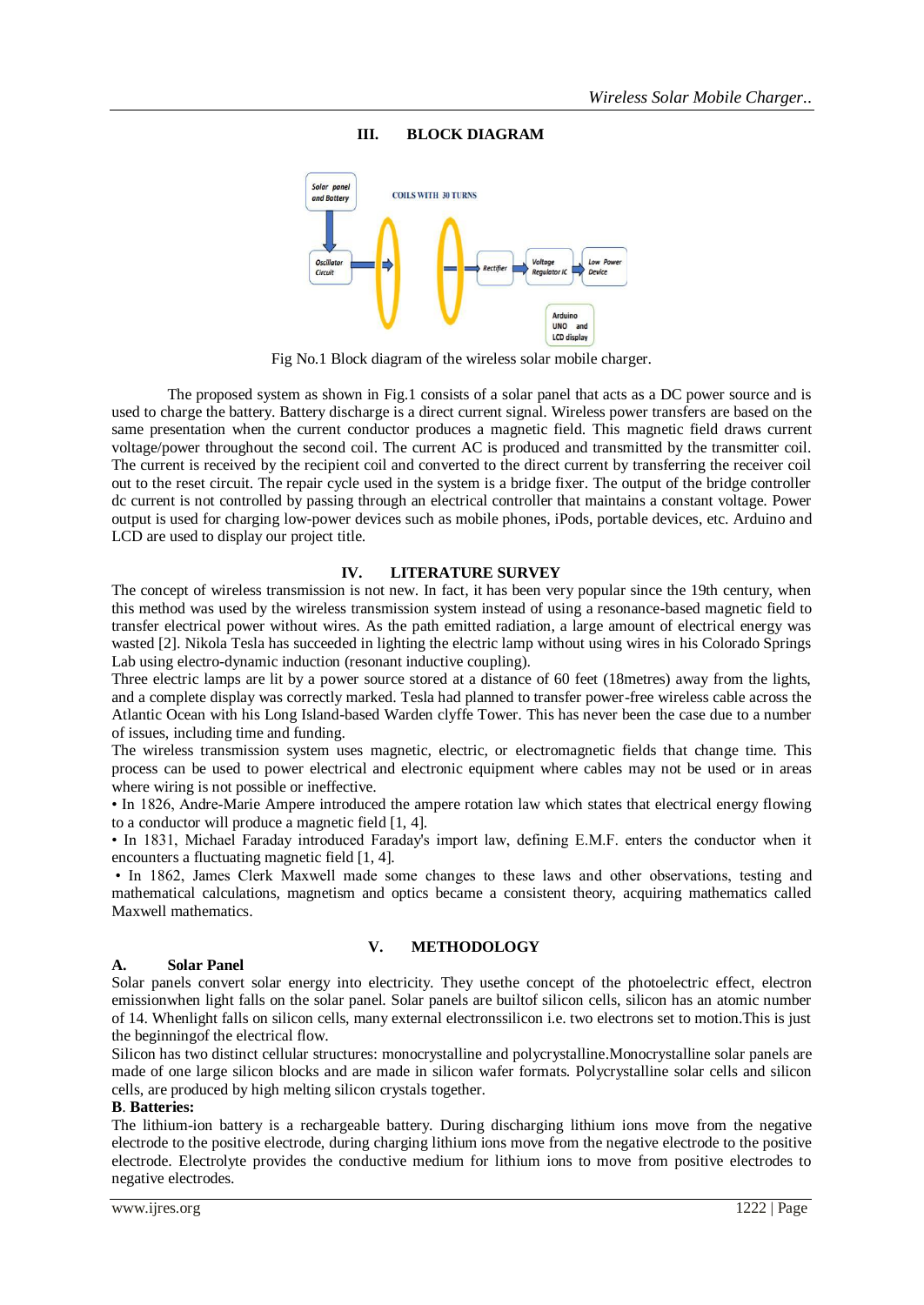## **C. Transmitter:**



Fig No.2 Transmitter Circuit

Transmitter Circuit is shown in above fig.2, In the transmitter part, as earlier wind the copper wire 15 times first, then leave a loop hanging after 15 turns so we can connect the wire at this point. And then wind another 15 turns to make a complete 30 turns coil. Because we are applying DC voltage, electrical and magnetic fields are perpendicular to each otherthenthe whole magnetic field is at the center of the coil(the primary coil is center-tapped), and this generated magnetic field induces voltage/current across the secondary coil. Now add the Z44 MOSFET to the transmitter circuit as shown. resistors and the switch with Batteries as per the circuit diagram. Transmitting coil has the dimensions 12.9\*13\*13 cm.

#### **D. Receiver:**



Fig No.3 Receiver Circuit

The receiver Circuit is as shown in above fig.3 at the Receiver side wind the copper wire 30 times around any round object like a bottle. Make a rectifier circuit as shown in the circuit diagram. A rectifier circuit consists of 4 diodes and one capacitor. The current generated in the coil will be Alternating Current(AC). But mobile phones charge on Direct Current(DC), so we need a rectifier circuit to convert that AC to DC current. Add a 5V Voltage Regulator(LM7805) after the rectifier circuit because mobile phones use 5V DC current. The receiver coil has dimensions 12.9\*15\*13 cm.

#### **VI. CONCLUSION**

Solar energy is renewable and can be used for the simplest of purpose i.e wireless solar mobile charger.

 These are simple, portable and can be used by anyone especially in remote areas and normally wireless chargers are so much power consuming, but we use renewable source of energy so there is no such issue arises. It has vey less chance of mobile overcharging, less chance of mobile accident. It will be also providing safety from electric shock and it will be very much user and environment friendly.

#### **ACKNOWLEDGEMENT**

We express our deep sense of gratitude and indebtedness to my esteemed institute "P.D.A COLLEGE OF ENGINEERING" KALABURAGI which has provided us an opportunity to fulfill the most cherished desire to reach our goal.

We express our foremost gratitude to our guide Prof. SARA ANJUM for constant support and valuable guidance.

We are thankful toDr.G S BIRADAR Professor and Head of the department of Electronics and Communication engineering, for giving permission to carry out this project in the college.